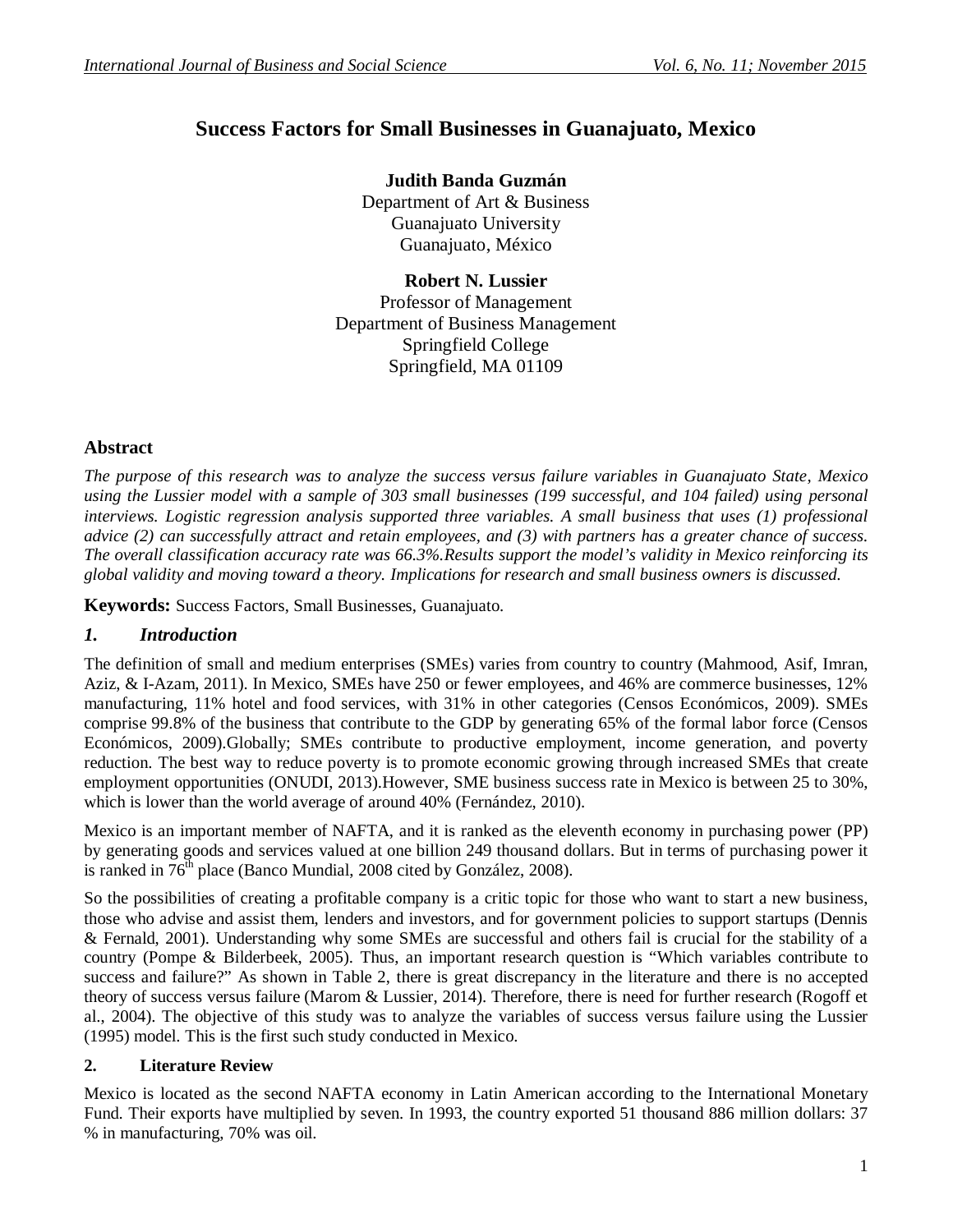For the year 2012, Mexico raised exports to 370 thousand 705 million; 87% for manufacturing and 15% for mining. The main exports to the world, in accordance of the Banco of Mexico are: Machines and electric material; Terrain vehicles and parts: Mechanic devices, Mineral fuels and their products; Pearls, precious stones and metals; Instruments and optic and medic devices; Raw plastics and plastic parts; Minerals, vegetables, plants, tubercles, beverages and vinegar (Forbes, 2014). Since the incorporation of Mexico to the general agreement of commerce and tariff (GATT) in 1936, it has accumulated 30 trade agreements, including NAFTA, for the promotion and protection of mutual investments and 9 agreements of commerce in the frame of the Latin associations (Forbes, 2014). On the positive side, in Mexico the younger generation has an entrepreneurial mindset at the age of 20 to 25 years old; this contrasts with the average age of 40 years of American founders (Fernández, 2010). Some 60% of the successful Mexican entrepreneurs have family businesses (Beuter, 2014). A major problem blocking the startup and sustainability of Mexican small businesses is funding; 70 % of the companies that require funding do not obtain any money. Thus, limiting startups and their size, as owners had to self-fund or acquire partners (Censos Económicos, 2009, cited by Secretaria de Economía, 2014). Around 61% of small businesses have two or more partners (CNBV, 2010).

Another problem is the lack of training. Most Mexican entrepreneurs have a limited knowledge about starting and operating a business. Their previous business management experience is almost nonexistent (Secretaría de Economía, 2014), as only 2 of 10 entrepreneurs have had previous experience (Banco Interamericano de Desarrollo cited by CNN, 2011). Some 48% of entrepreneurs have a bachelor degree, usually not in business, (Observatorio Py ME, 2002), and when applying for financing resources they don't work with a business consultant for help. There is also limited entrepreneurial training (Fernández, 2010).Studies in Mexico have found a relationship between strategic planning and business success (Navarrete & Sansores, 2011). However, related to training, from the 99.8% of the SMEs in Mexico, an estimated 90% start without abusiness plan (El Economista, 2014).

Another problem area is employee turnover, according to the Secretaría de Economía(2011).Turnover rates include: transportation with 72.73%, manufacture with 45.61%, services 32% and construction 17.78%. A major cause of staff turnover is employees searching for a better job. Mexican SMEs also lack technology and the use of the Internet to promote their companies and conduct business. Only around 50% of them acquire electronic domains for advertising and offer their economic activity thought the creation of simple or complex web sites. Many only use free sites or other free tools like blogs (Secretaría de Economía, 2011). Aragón, Ballina, Calvo-Flores, Garcia & Madrid (2004) conducted a study in the state of Veracruz, Mexico and found that the most important factor of success are: Develop of new products/services, Lower prices than their competitors, Access to new markets, Quality of the product/service, Flexibility of the productive or commercial process, Research and development, Technological process, Focus on flexible technologies and innovation, Training and molded of people, Customer service, Marketing, Integrity, and company image.

Estrada, García & Sánchez- (2009) conducted a study of the factors that determine success of SMEs using a sample of 405 Mexican companies. Results support that highly competitive companies are the ones that have innovation in their products, process and management with a high technological level and they have strategic plans. Note that the above two studies by Aragón, et al. (2004) and Estrada, et al. (2009) findings relate more to larger size well established innovative SMEs, rather than the more traditional smaller startup business that is not offering new and innovative products or services using technology. In Mexico, no successes versus failure predict model studies were found focusing on small businesses, which is the focus of this study. Also, the two prior studies are now dated.

### *3. Method*

### **3.1. Selection of the Model**

The Lussier (1995) model was selected to be utilized in this study due to the efficacy of the 15 variables identified from 20 previous studies. The model has been published in more journals (Lussier 1995, 1996a, 1996b; Lussier  $\&$ Corman, 1996; Lussier & Pfeifer, 2000; Lussier & Halabi, 2010; Marom & Lussier, 2014) than any other model and it has been utilized to predict the success or failure in different parts of the world including Croatia (Lussier & Pfeifer, 2000); Chile (Lussier & Halabi, 2010); and Israel (Marom & Lussier, 2014). One of the advantages of the Model is that it is not simply a financial model, making it more appropriate for startup businesses with no prior quantitative data for use in the model (Dennis & Fernald, 2001).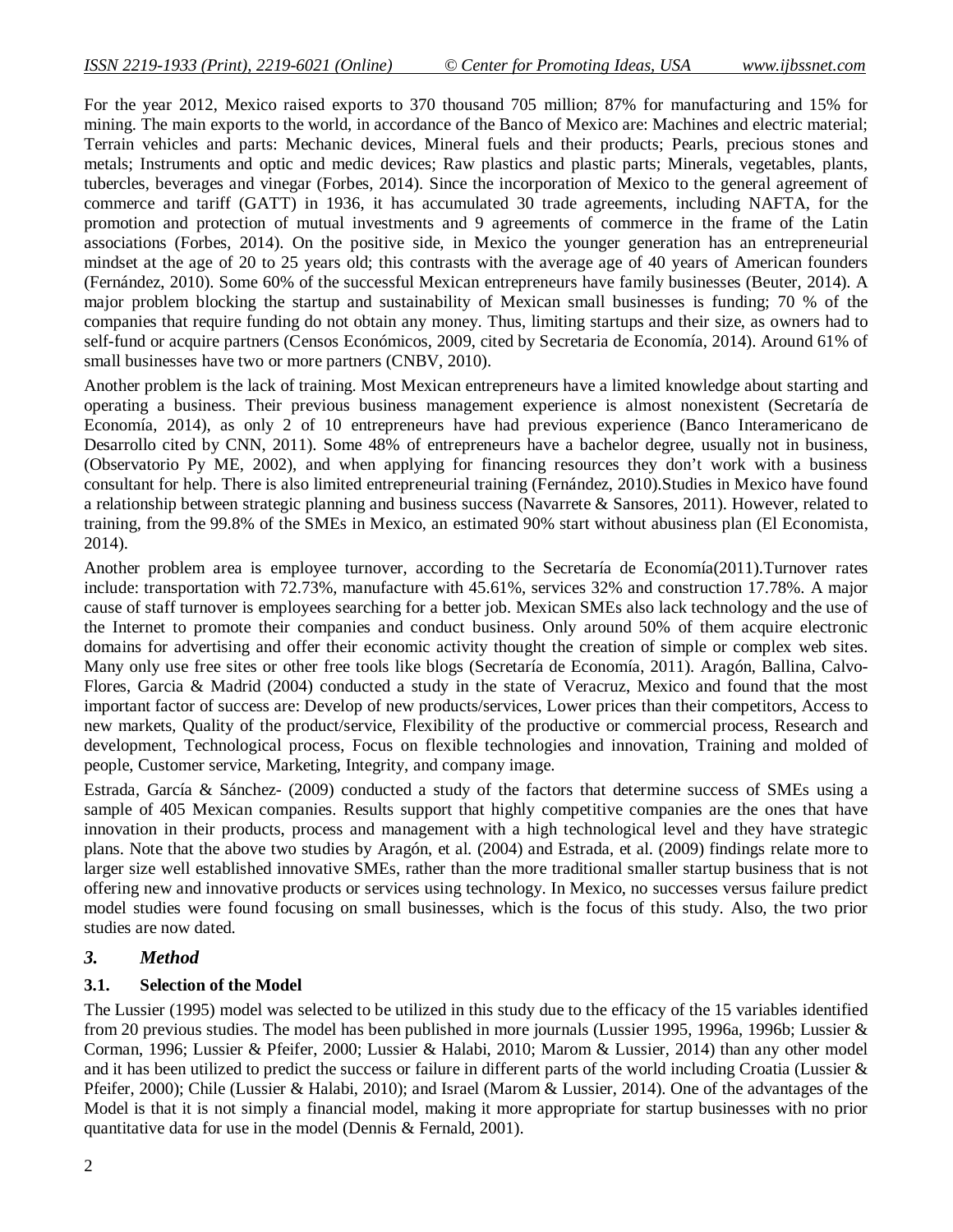The theoretical model from Lussier (1995) identified 15 variables from the literature and for each variable from the literature a hypothesis was developed to explain the relationship between the 15 independent variables and the dependent variable of success vs failure. See Table 1 for an explanation of the 15 independent variables Lussier Model.

See Table 2 for a comparison of the variables identified in 31 articles from the literature as factors that contribute on the success or failure. Due to the great discrepancy in the literature, there is no unified theory of the success versus the failure of small business. Therefore, this is study identifies the variables that can predict the success vs the failure in Mexico, and at the same time can contribute to developing a global model.

An extended revision of the literature was conducted to identify the variables that influence success of small companies, starting with the need for necessary capital (González, Correa &Acosta,2012; Vivanco, Aguilera & González, 2011; Sefiani & Bown, 2013); control records (Lussier&Halabi,2010; Lussier & Pfeifer, 2001); previous experience in theindustry and time to lead the organization (Arasti, Zandi & Talebi, 2012; Chawla, Khanna & Chen,2010; Islam, Aktaruzzaman, & Muhammad, 2011; Lussier & Halabi, 2010; Van Praag, 2003);the use of written business plan(Mazzarol, 2009);professional counseling(Dobbs & Hamilton, 2007); prior knowledge and education (Chawla, Pullig, Alexander, 1997; Coy, Shipley, Omer & Nisar, 2007; Lussier & Halabi, 2010; Lussier & Pfeifer,2001; Simpson, Tuck y Bellamy,2004); using skilled labor (Arasti, Zandi, &Talebi, 2012; Lussier & Halabi, 2010), and marketing skills(Aguta & Balcioglu, 2015; Ardjouman & Asma, 2015; Simpson et al., 2006).

The model includes a total of 15 variables identified in the updated literature. Benzing et al.(2009) concluded that the success factors have variations among countries, therefore there is a need to test the models in various countries to evaluate the robustness of the results (Bono & McNamar, 2011). This research used the Lussier (1995) Model quiestionnaire. The survey instrument was translated into Spanish by a professional and the questionnaire was piloted tested for accuracy in translation. The questionnaire included all 15 variables used in the Lussier Model (1995) that was previously validated. Again, see Table 1 and 2 for an explanation of the 15 model variables analized in this study.

#### **3.2. Sampling and Data Collection**

The population was defined as all the small businesses in Guanajuato. Random samples of small businesses were selected within 27 municipalities in the Guanajuato State, Mexico. A total of 303 businesses completed the questionnaire. Of the respondents, 199 (66%) were classified as successfully making a profit and 104 (34%) as failing due to lack of profitability. Peronal interview survey research was used for data collection. The questionnaire was answered by phone and personal interviews were conducted with the managers or owners of small businesess of Leon, Celaya, Irapuato, San Francisco del Rincon and others in 23 municipalities in the Guanajuata State.

### **3.3. Statistical Analysis**

SPSS software was used for data analysis. Logistic regression was run to test the model and each of the 15 variables measuring the success factors of the small business sample.

### *4. Results and Discussion*

Descriptive statistics for the sample mean and standard deviation includes: Age (m =33.76 / s.d. 9.15), Years of conducting business (m = 14.34 /s.d. = 12.48), and Number of employees (m = 18.53 /s.d. = 27.46). Logistic regression analysis of the entire 15 variable model was not significant ( $p = .450$ ). A major reason is most likely due to the fact that the failed business were not truly failed because they were still in business. Thus, when the sample is too similar, it is difficult to find significant difference distinguishing success from failure.

However, the second logistic regression analysis of classification accuracy of the model beats random guessing with a 50% probability of success because the overall accuracy of the model is 66%. Thus, the model beats random guessing by 16%. Also, the classification was 94.5% accurate at identifying a specific business as successful firms, whereas it was only accurate at predicting failed businesses 12.5% within the sample. Thus, a business owner has a greater probability of success if it considers the variables in the model, rather than random guessing. Also, the third logistic regression analysis of determining if each individual variable is a predictor of success or failure indicated that two of the variables are significant at the .05 level and one at the .10 level of significance. Thus: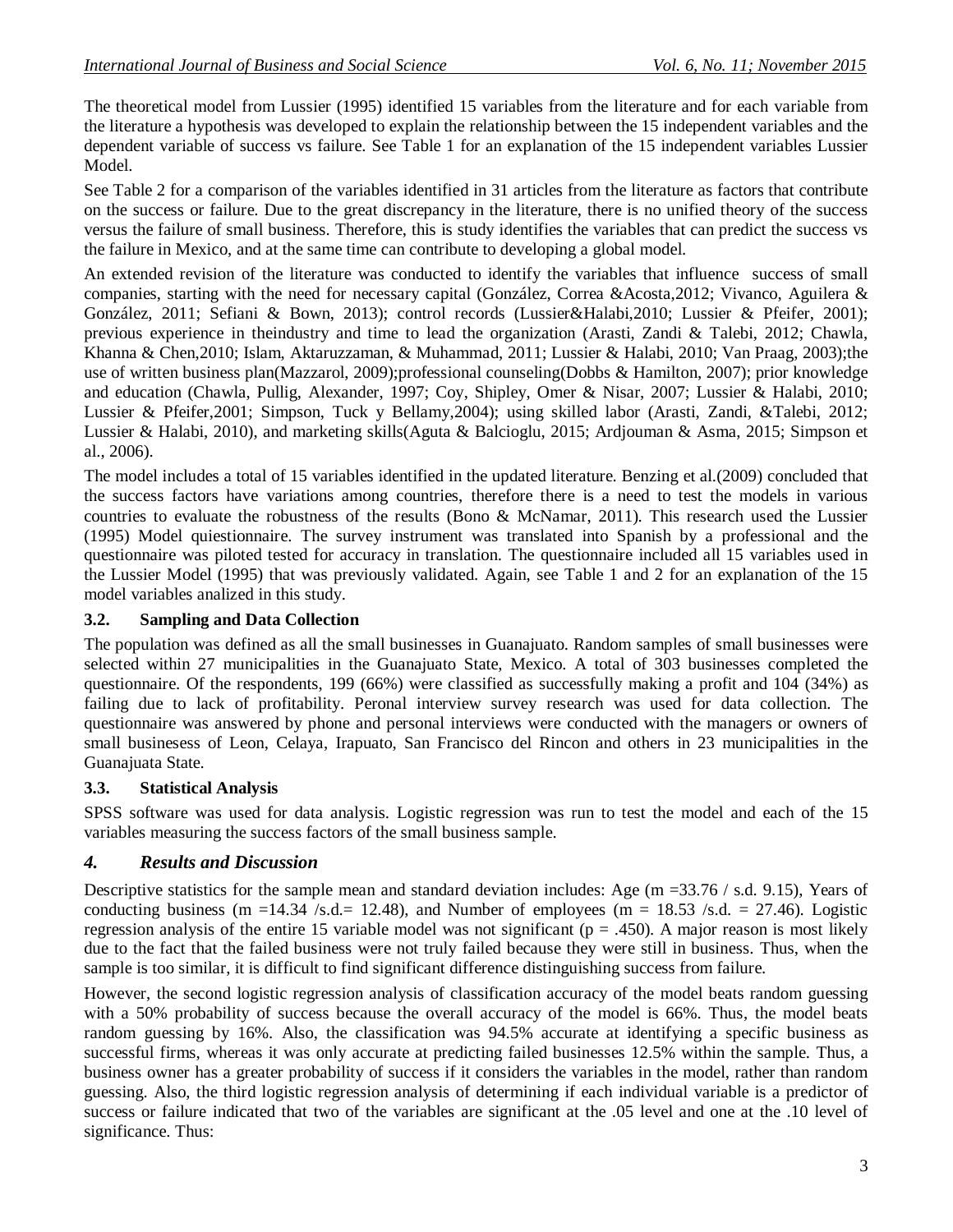- A business that uses professional advice has a greater chance of success ( $p = .040$ ).
- A business that can successfully attract and retain employees has a greater chance of success ( $p = .046$ ).
- A business with partners has a greater chance of success ( $p = .098$ ).

The most likely reason for the lack of significance for the other individual independent variables is because the model has near multicollinearity. Near multicollinearity, also called faced or just multicollinearity, exist when one independent variable is linearly dependent to one or more other independent variables; without the variable(s) the estimators would not exist. For example, the number of years of industry experience, the number of years of management experience, and the age of the owner are exceedingly likely to be correlated.

#### *5. Limitations, Implications and Conclusions*

This study has limitations, including the subjective measures of the questionnaire. Further research can make the measures more objective. The sample also includes several economic sectors, so the results do not indicate the characteristics of each industry. Also, Mexico does not have database of failed businesses, so the percentage of unprofitable enterprises was lower, so it could not validate the entire model as hypothesized. For further research, data from actual failed companies should be obtained.

This study has implications for employers, researchers, and government. In Mexico and other countries it is important to promote the survival of small businesses for their potential it brings to the economy of a country. The results of this study can help governments and institutions to understand why it is important to identify those variables that determine the success or failure of a small business and providing the necessary tools to increase their performance.

The fact that the Lussier (1995) model variables do in fact predict success and failure in five very different parts of the world, North America U.S.A. and Mexico, South America Chile, Central Eastern Europe Croatia, and in the Middle East Israel, is of importance because success versus failure prediction research benefits both the would be and current entrepreneurs; those who assist, train and advise them; those who provide capital for their ventures; their suppliers; and public policy makers. If they use the model to assess a firm's potential for success, society can benefit in direct and indirect ways via the maximization in the allocation of limited resources (entrepreneurial capital, investments and loans, government aid, and so forth) toward higher potential businesses.

A promising finding of this study is that although there is great discrepancy in the literature, see Table 2, and differences between countries, the Lussier (1995) model is significant in five different countries from varying parts of the world. Maybe business successes vs. failure variables in different countries are more similar than people realize, or maybe it is the effect of globalization. The exploratory global success vs. failure prediction model may be a significant predictor in other countries as well. Although there is much discrepancy in the literature, and no unifying theory, this study helps to move us in that direction. With the trend toward increasing globalization, international global business successes vs. failure prediction models become more valuable.

### *References*

- Aguta, U. I., & Hasret, B. (2015). The Impact of Human Resource Management Practices on Organizational Performance: A Case of Private Banks in North Cyprus. International Journal of Business and Social Science, 6(6), 251-268.
- Aragón, A., Ballina, F., Calvo-Flores, A., García, D., & Madrid, A. (2004). Análisis Estratégico para el Desarrollo de la Pequeña y Mediana Empresa. México: Instituto Mexicano de Contadores Públicos, A.C.
- Arasti, Z., Zandi, F., & Talebi, K. (2012). Exploring the Efect of Individual Factors on Business Failure in Iranian New Established Small Business. International Business Research, 5(4), 2-11.
- Ardjouman, D., & Asma, B. (2015). Marketing Management Strategies Affecting Performance of Small and Medium. International Journal of Business and Social Science, 6(4), 141-150.
- Benzing, C., Manh Chu, H., & Kara, O. (2009). Entrepreneurs in Turkey: A Factor Analysis of Motivations, Success Factors, and Problems. Journal of Small Business Management, 47(1), 58-91.
- Beuter, J. (2014). Obtenido de https://www.wealthmanagement.bnpparibas.com/public/en/achieving-your-goalsentrepreneur-report
- Bono, J., & McNamar, G. (2011). From the Editors. Academy of Management Journal, 47(1), 657-660.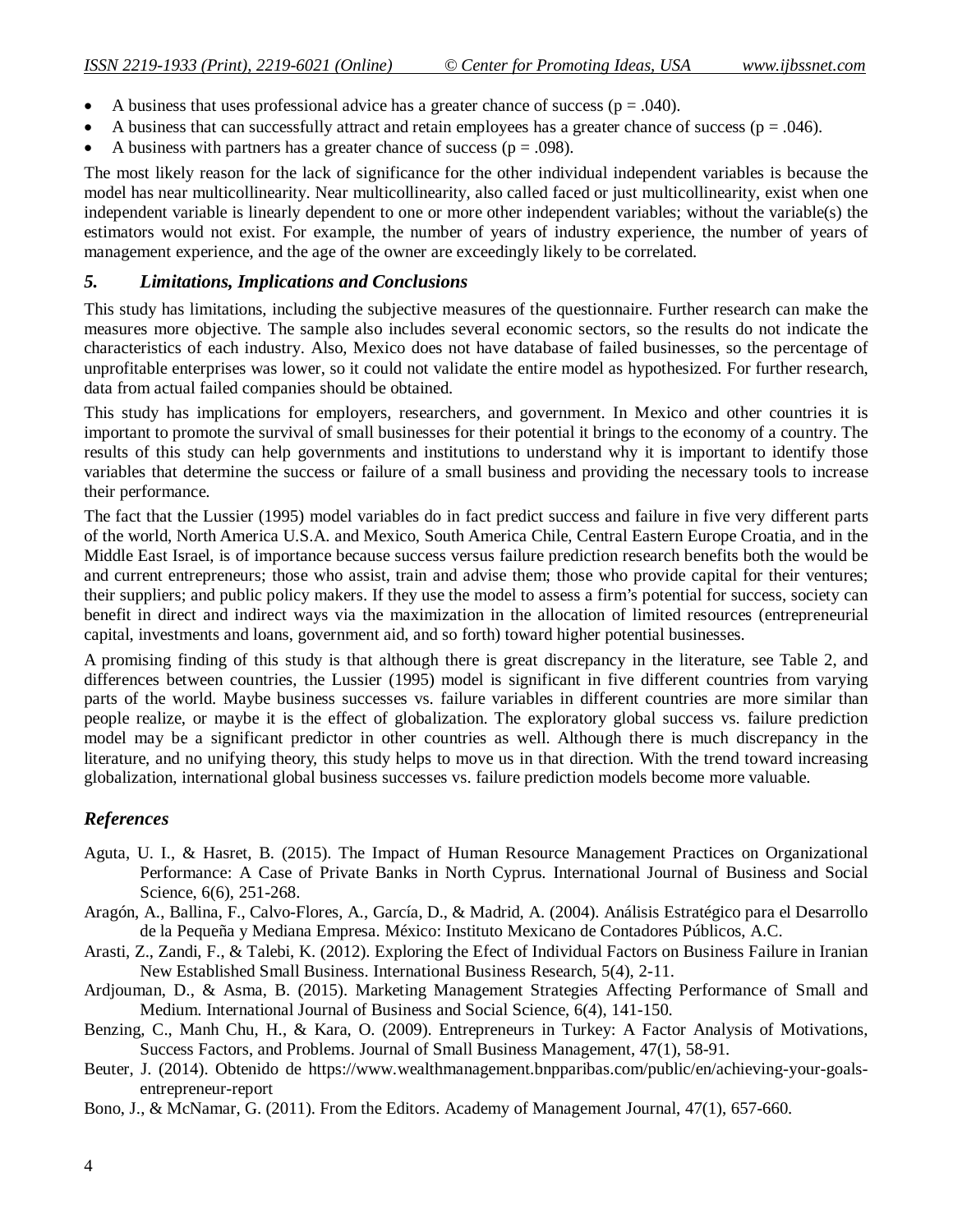Censos Económicos. (2009). Obtenido de

http://www.inegi.org.mx/est/contenidos/espanol/proyectos/censos/ce2009/

- Chawla, S., Khanna, D., & Chen, J. (2010). Are Small Bussiness Critical Success Factors Same in Different Countries? SIES Journal of Management, 7(1), 1-12.
- Chawla, S., Pullig, C., & Alexander, D. (1997). Critical Success Factors from an Organizational Life Cycle Perspective: Perceptions of Small Business Owner from Different Business Enviroments. Journal of Business and Entrepeneurship, 9(1), 47-58.
- CNN. (2011). Obtenido de http://www.cnnexpansion.com/emprendedores/2011/01/04/conoce-el-adn-de-unemprendedor
- CNVB. (2010). Obtenido de http://www.cnbv.gob.mx/Prensa/Estudios/Reporte%20de%20la%20ENAFIN.pdf
- Coy, S., Shipley, M., Omer, K., & Nisar, R. (2007). Factors Contributory to Success: A Estudy of Pakistan´s Small Business Owners. Journal of Developmental Entrepeneurship, 12(2), 181-198.
- Dennis, R. (2007). La Tecnología de Invernadero en el Valle del Yaqui. Una Alternativa para el Desarrollo Regional. Octavo Congreso Nacional y Cuarto Congreso Internacional de la Red de Investigación y Docencia sobre Innovación.
- Dennis, W. J., & Fernald, L. W. (2001). The Chances of Financial Success (and Loss) From Small Business Ownership. Entrepeneurship Theory and Practice, 26(1), 75-83.
- Dobbs, M., & Hamilton, R. (2007). Small Business Growth: Recent Evidence and New Directions. International Journal of Entrepeneurial Behaviour & Research, 13(5), 296-322.
- Economista, E. (s.f.). Pymes de México, Sin planeación de Negocios. Obtenido de http://eleconomista.com.mx/industrias/2013/01/25/pymes-mexico-sin-planeacion-negocios
- Estrada, R., García, D., & Sánchez, V. G. (2009). Factores Determinantes del Éxito Competitivo de la PyME: Estudio Empírico en México. Revista Venezolana de Gerencia, 14(46), 169-182.
- Fernández, D. (2010). Cinco Problemas de las Pymes para el Éxito. CNN Expansión.
- Forbes. (2014). México se Perfila como la Economía 10 a Nivel Mundial. Obtenido de http://www.forbes.com.mx/mexico-se-perfila-como-la-economia-10-nivel-mundial/
- González, A. L., & Correa, A. (2002). Factores Determinantes de la Rentabilidad Financiera de las PyMEs. Revista Española de Financiación y Contabilidad, 31(112), 395-429.
- González, R. (2008). México: Undécima Economía, pero Ocupa Lugar 76 en Poder de Compra. Obtenido de http://www.jornada.unam.mx/2008/04/12/index.php?section=economia&article=023n1eco
- Islam, A., Aktaruzzaman, M., Muhammad, A., & Alam, S. (2011). Effect of Entrepeneur and Firm Characteristics on the Business Success of Small and Medium Enterprises in Bangladesh. International Journal of Business and Management, 6(3), 289-299.
- Lussier, R. N. (1995). A Nonfinancial Business Success Versus Failure Prediction Model for Young Firms. Journal of Small Business Management, 3(1), 8-20.
- Lussier, R. N. (1996). A Business Success Versus Failure Prediction Model forService Industries. Journal of Business and Entrepeneurship, 8(2), 23-37.
- Lussier, R. N. (1996). A Startup Business Success Versus Failure Prediction Model for the Retail Industry. Mid-Atlantic Journal of Business, 32(2), 79-92.
- Lussier, R., & Corman. (1996). A Business Success Versus Failure Prediction Model for Entrepreneurs with 0-10 Employees. Journal of Small Business Strategy, 7(1), 21-35.
- Lussier, R., & Halabi, C. (2010). A Three-Country Comparison of the Business Success Versus Failure Prediction Model. Journal of Small Business Management, 48(3), 360-377.
- Lussier, R., & Pfeifer, S. (2001). A Crossnational Prediction Model for Business Success. Journal of Small Bussiness Management, 39(3), 228-239.
- Mahmood, J., Asif, M., Imran, A., Aziz, R., & I-Azam, R. (2011). Determinants of Business Success of Small and Medium Enterprises. International Journal of Business and Social Science, 2(20), 274-280.
- Marom, S., & Lussier, R. N. (2014). A Business Success Versus Failure Prediction Small Businesses in Israel. Business and Economic Research, 4(2), 63-81.
- Mazzarol, T., Reboud, S., & Soutar, G. N. (2009). Strategic Planning in Growth Oriented Small Firms. International Journal of Entrepenurial Behaviour & Research, 15(4), 320-345.
- Navarrete, E., & Sansores, E. (2011). El Fracaso de las Micro, Pequeñas y Medianas Empresas en Quintana Roo, México: Un Análisis Multivariante. Revista Internacional Administración y Finanzas, 4(3), 1-14.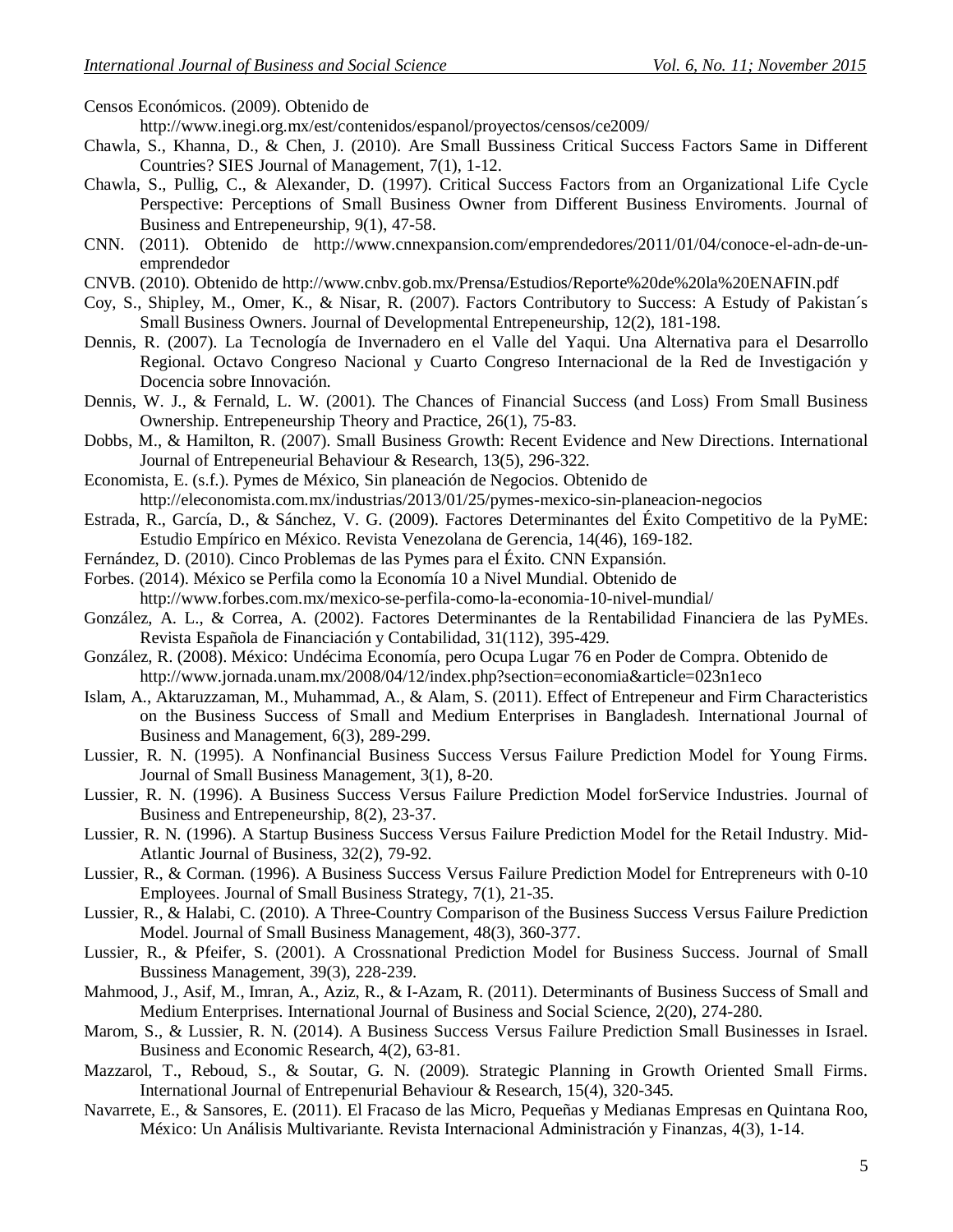Observatorio PyME. (2002). Obtenido de http://i2.esmas.com/documents/2009/08/26/107/estadisticas-pymes.pdf Organización de las Naciones Unidas para el Desarrollo Industrial. (2013). Informe.

- Pompe, P., & Bilderbeek, J. (2005). The prediction of Bankruptey of Small-and Medium-Sized Industrial Firms. Journal of Business Venturing, 20(6), 847-868.
- Rogoff, E. G., Lee, M., & Suh, D. C. (2004). "Who done it? Atributions by Entrepeneurs and Experts of the Factors that Cause and Impede Small Business Success. Journal of Small Businesess Management, 42(4), 364-376.
- Secretaria de Economía. (2011). Secretaría de Economía. Recuperado el 18 de Noviembre de 2011, de http://www.economia.gob.mx/index.php/component/content/article/186-pymes/6822-las-pymes-y-supapel-en-el-desarrollo-de-la-economia-de-mexico
- Secretaria de Economía. (2014). Obtenido de http://www.economia.gob.mx/delegaciones-de-lase/estatales/guanajuato#
- Sefiani, Y., & Bown, R. (2013). What Influences the Success of Manufacturing SMEs? A Perspective from Tangier. International Journal of Business and Social Science, 4(7), 297-309.
- Simpson, M., Tuck, N., & Bellamy, S. (2004). Small Business Success Factors: The Role of Education and Training. Education + Training,  $46(8/9)$ ,  $481-491$ .
- Van Praag, M. (2003). Business Survival and Success of Young Small Business Owners. Small Business Economics, 21(1), 1-17.
- Vivanco, J., Aguilera, L., & González, M. (2011). Desarrollo de las Pymes con Base en la Adopción de Estrategias Financieras en Aguascalientes. Obtenido de http://congreso.investiga.fca.unam.mx/docs/anteriores/xvi/docs/1G.pdf

#### **Table 1**

#### **Explanation of success versus failure variables**

**Capital (capt):** Businesses that start undercapitalized have a greater chance of failure than firms that start with adequate capital.

**Record keeping and financial control (rkfc):** Businesses that do not keep updated and accurate record and do not use adequate financial controls have a greater chance of failure than firms that you.

**Industry experience (inex):** Businesses managed by people without prior industry experience have a greater chance of failure than firms that are managed by people with prior management experience.

**Planning (plan).** Businesses that do not develop specific business plans have a greater chance of failure than firms that do.

**Professional Advisors (prad).** Businesses that do not use professional advisors have a greater chance of failure than firms using professional advisors.

**Education (educ).** People without any college education who start a business have a greater chance of failing than people with one or more years of college education.

**Staffing (staff).** Businesses that cannot attract and retain quality employees have a greater chance of failure than firms that can.

**Product/Service Timing (psti).** Businesses that select products/services that are too new or too old have a greater chance of failure than firms that select products/services that are in the growth stage.

**Economic Timing (ecti).** Businesses that start during a recession have a greater chance to fail than firms that start during expansion periods.

**Age (age).** Younger people who start a business have a greater chance to fail than older people starting a business.

**Partners (part).** A business started by one person has a greater chance of failure than a firm started by more than one person.

**Parents (pent).** Business owners whose parents did not own a business have a greater chance of failure than owners whose parents did own a business.

**Minority (mior).** Minorities have a greater chance of failure than nonminorities.

**Marketing (mrkt).** Business owners without marketing skills have a greater chance of failure than owners with marketing skills.